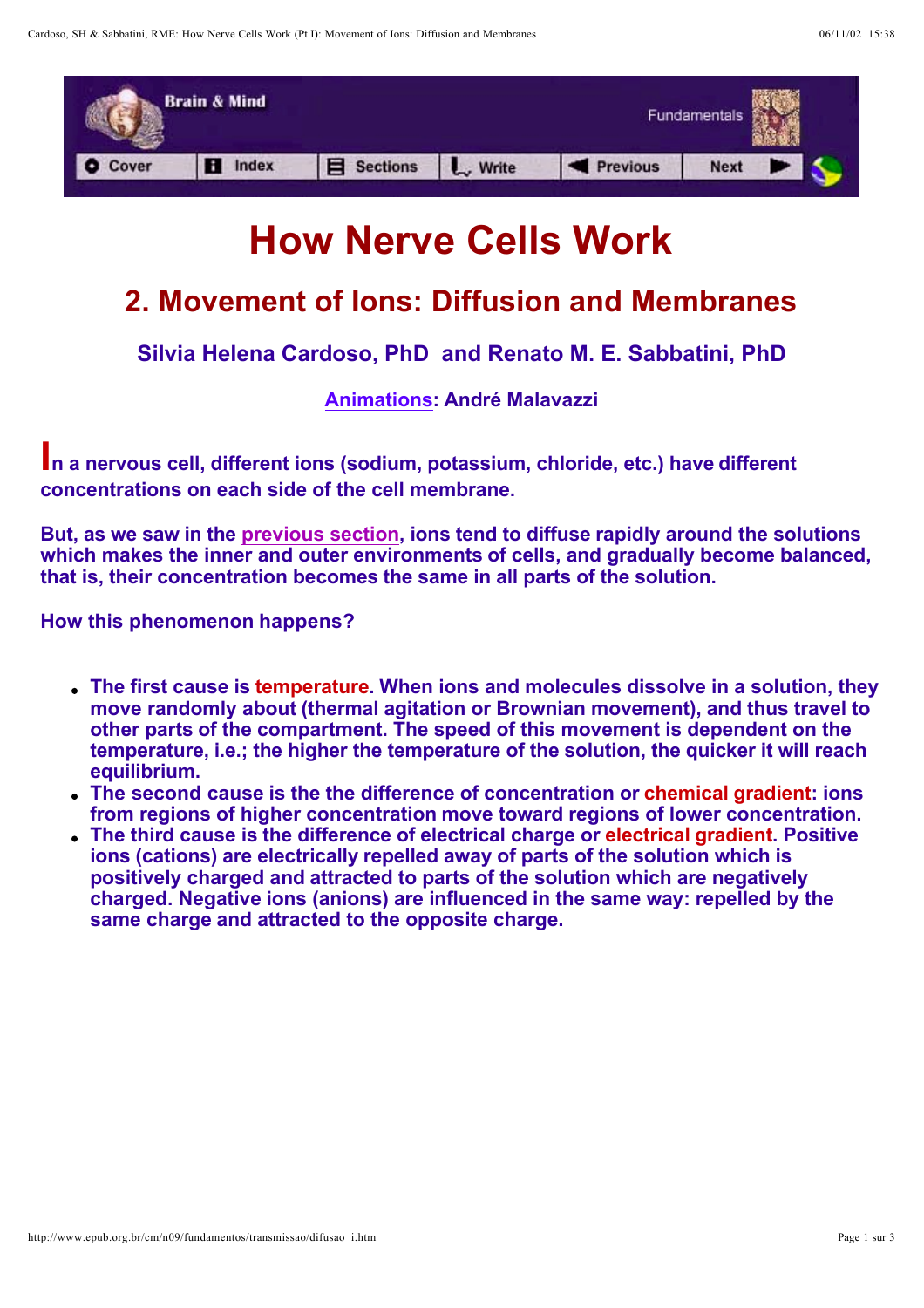#### **Free Diffusion**





**Molecules in solution move randomly about. In this beaker full of water, an impermeable membrane divides the beaker in half. On the left side there is a collection of molecules. The membrane prevents movement of the water and the molecules from crossing from one side of the beaker to the other**

**When the membrane is removed, it allows the water and molecules to move freely (diffusion) to the other side. The speed of diffusion is proportional to the temperature of the solution.**

Now, biological membranes, such as the cell membrane. are permeable to many ions. This is so because of the existence of pores or passive transport channels bridging one side to the other, through which ions can pass freely.

For instance, if in the compartment on one side of the membrane there is a higher concentration of common salt (made of sodium and chloride ions) than in the other side, these ions will pass gradually to the other side, following the difference of concentration. Eventually, both compartments will have the same concentration of ions. The rate of passage is regulated by the number and size of pores (it is not an instant phenomenon, because it is a kind of slower diffusion).

### **Diffusion Across a Permeable Membrane**